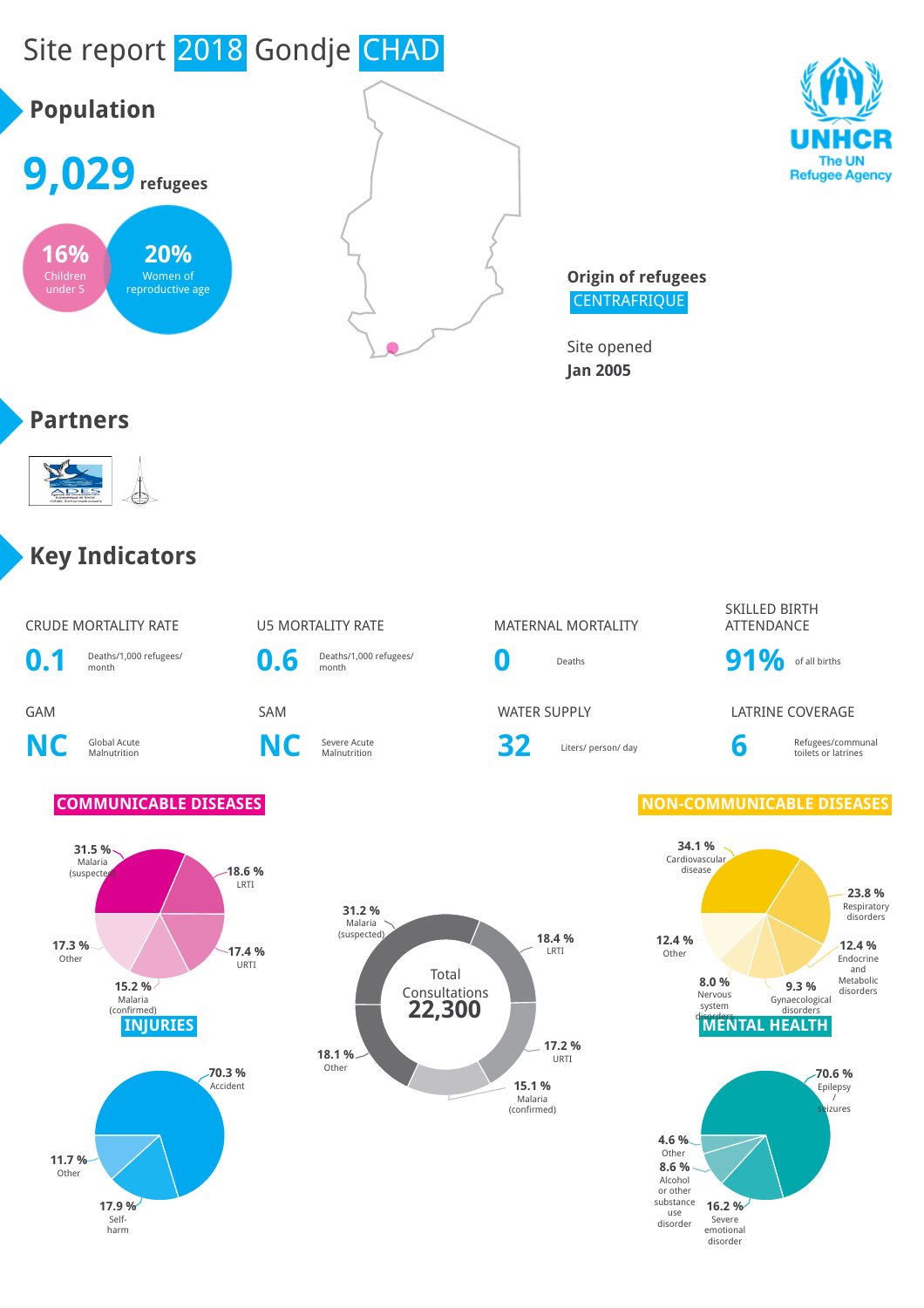## **Public Health**

| <b>HEALTH STAFFING</b>                                      | <b>INDICATOR</b> | <b>STANDARD</b> |                            | <b>MORBIDITY</b>                                 | <b>INDICATOR</b>     | <b>STANDARD</b> |   |   |
|-------------------------------------------------------------|------------------|-----------------|----------------------------|--------------------------------------------------|----------------------|-----------------|---|---|
| Number of medical doctors                                   |                  | 1: 50,000       | $\bullet$                  | Incidence of malaria among children under        | 112                  |                 |   |   |
| Number of qualified nurses                                  | 2                | 1:10,000        | $\bullet$                  | Incidence of watery diarrhoea among              | 16                   |                 |   |   |
| Number of community health workers                          | 7                | 1: 1,000        | $\boldsymbol{\Omega}$      | children under 5                                 |                      |                 |   |   |
| <b>ACCESS AND UTILIZATION</b>                               | <b>INDICATOR</b> | <b>STANDARD</b> |                            | Incidence of pneumonia among children<br>under 5 | 151                  |                 |   |   |
| Consultations per trained clinician per day                 | 51               | < 50            | ▲                          | Incidence of pneumonia among over 5              | 38                   |                 |   |   |
| Health utilisation rate (new visits / refugee /             | 2.5              | $1 - 4$         | $\bullet$                  | Tuberculosis success rate                        | 100%                 | < 90%           | ◙ |   |
| year)<br>Proportion of host population consultations        | 29%              |                 |                            | Were any MDR/X-TB cases diagnosed among<br>PoCs? | <b>No</b>            | <b>No</b>       | ೞ |   |
| <b>MORTALITY</b>                                            | <b>INDICATOR</b> | <b>STANDARD</b> |                            | VACCINATION                                      | <b>INDICATOR</b>     | <b>STANDARD</b> |   |   |
| <b>Crude Mortality Rate</b><br>(CMR) (/1000/month)          | 0.1              | < 0.75          | $\bullet$                  | Full vaccination coverage                        | 91%                  | < 95%           |   |   |
| <b>Under-five Mortality Rate</b><br>(U5MR) (/1000/month)    | 0.6              | $< 1.5$         | $\boldsymbol{\mathcal{C}}$ | Measles vaccination coverage                     | <b>Not collected</b> |                 |   |   |
| <b>Infant Mortality Rate</b><br>(IMR) (/1000 livebirths)    | 5.6              | $< 30$          | $\bullet$                  | Source of vaccination data                       | <b>HIS</b>           |                 |   |   |
| <b>Neonatal Mortality Rate</b><br>(NNMR) (/1000 livebirths) | $\bf{0}$         | < 20            | $\bm{\bm\omega}$           | <b>IN-PATIENT DEPARTMENT (IPD)</b>               | <b>INDICATOR</b>     | <b>STANDARD</b> |   |   |
| <b>OUTBREAK ALERT AND RESPONSE</b>                          | <b>INDICATOR</b> | <b>STANDARD</b> |                            | Average length of stay (days)                    | 1.4                  |                 |   |   |
| Proportion of outbreaks investigated within 48<br>hours     |                  | 100%            |                            | Case fatality rate                               | 0.0                  |                 |   |   |
| Number of outbreaks reported                                | $\bf{0}$         |                 |                            | Hospitalisation rate                             | 76.4                 | $50 - 150$      |   | Ø |

# **Reproductive Health**

| <b>ANTENATAL CARE</b>                                                                     | <b>INDICATOR</b> | <b>STANDARD</b> |   | <b>FAMILY PLANNING</b>                                                      | <b>INDICATOR</b> | <b>STANDARD</b> |  |
|-------------------------------------------------------------------------------------------|------------------|-----------------|---|-----------------------------------------------------------------------------|------------------|-----------------|--|
| Antenatal care coverage                                                                   | 74%              | > 90%           | Ω | Contraceptive prevalence rate                                               | 79%              | $\geq 30\%$     |  |
| Coverage of antenatal tetanus vaccination                                                 | 93%              | >95%            |   | Source of contraceptive prevalence data                                     | <b>HIS</b>       |                 |  |
| <b>DELIVERY CARE</b>                                                                      | <b>INDICATOR</b> | <b>STANDARD</b> |   | SEXUAL AND GENDER-BASED VIOLENCE (SGBV)                                     | <b>INDICATOR</b> | <b>STANDARD</b> |  |
| Proportion of births attended by skilled<br>personnel                                     | 91%              | $\geq 90\%$     |   | Total number of reported rapes                                              | $\mathbf{0}$     |                 |  |
| Proportion of births conducted by caesarean<br>section                                    | 0%               | $5 - 15%$       | ೞ | Proportion of eligible rape survivors provided<br>with PEP within 72 hours  |                  | 100%            |  |
| Proportion of newborn infants with low birth<br>weight (<2500 gs) (weighed within 72 hrs) | 9%               | < 15%           |   | Proportion of eligible rape survivors provided<br>with ECP within 120 hours |                  | 100%            |  |
| Proportion of teenage pregnancies                                                         | 10%              |                 |   | SEXUALLY TRANSMITTED INFECTIONS (STIS)                                      | <b>INDICATOR</b> | <b>STANDARD</b> |  |
| Still birth rate (/ 1000 total births / month)                                            | n                |                 |   | Number of genital ulcer diseases                                            | 117              |                 |  |
| Number of maternal deaths                                                                 | 0                |                 |   | Number of Pelvic Inflammatory diseases                                      | 75               |                 |  |
| Proportion of maternal deaths investigated<br>within 48 hours                             |                  | 100%            |   |                                                                             |                  |                 |  |